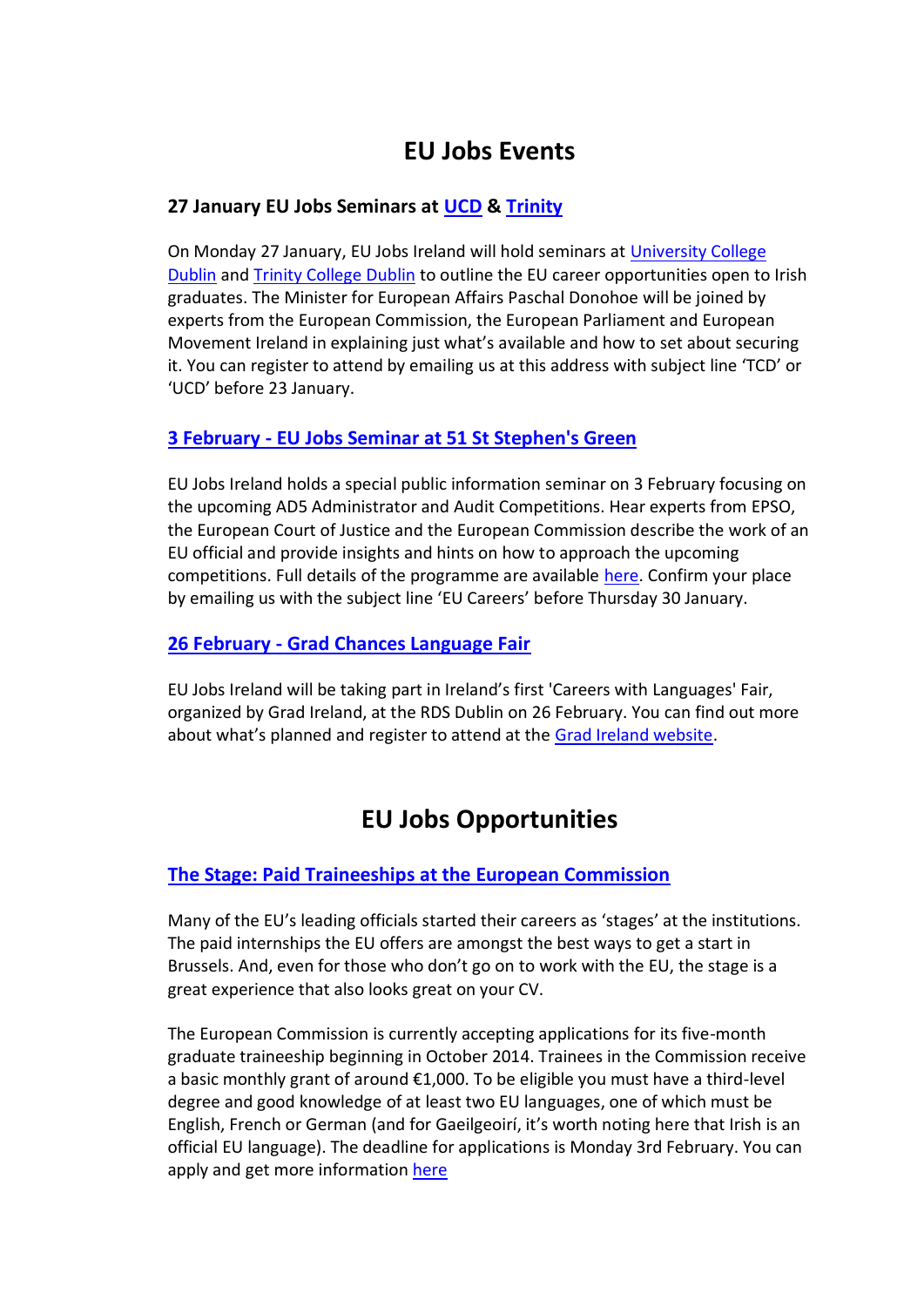# **[Tips on Applying](http://www.europeanmovement.ie/green-book-vii/)**

European Movement Ireland, one of the EU Jobs campaign's key stakeholders, offers a range of support to anyone considering a stage. This includes their outstanding [Green Book](http://www.europeanmovement.ie/green-book-vii/), sometimes known as the 'Stage Bible', and a shorter [top](http://www.europeanmovement.ie/wp-content/uploads/2012/09/EM-Ireland-Grad-Jobs-in-Europe.pdf)  [tips](http://www.europeanmovement.ie/wp-content/uploads/2012/09/EM-Ireland-Grad-Jobs-in-Europe.pdf) page, which sets out the key points to keep in mind when making your application. If you've further questions, why not get in touch directly with **[EMI](http://www.europeanmovement.ie/)** to ask their advice – with more than sixty years experience of Europe, they've a wealth of knowledge to draw on.

A final word of advice to those applying - make sure to attach evidence of your academic qualifications (e.g. your degree) and language skills (which could be a degree or your Leaving Certificate results) as part of your submission. We've had feedback from assessors at the Commission before that the applications of many otherwise excellent Irish candidates could not be considered because they did not provide such evidence in their applications. Don't make the same mistake!

#### **[Fixed Term Contracts \(CAST\) at the European Commission](http://http/ec.europa.eu/civil_service/docs/call_contract_agents/call_for_contract_agents_en.pdf)**

The European Commission continues to offer fixed-term contracts for candidates with relevant experience in areas including administration, audit, secretariat, economy, finance, ICT, languages, law, policy, program/project management statistics. More information on the profiles sought, eligibility criteria and application procedures can be found [here,](http://ec.europa.eu/civil_service/docs/call_contract_agents/call_for_contract_agents_en.pdf) with information on the role of Contract Agent [here.](http://ec.europa.eu/civil_service/job/contract/index_en.htm) If you apply for a CAST position, please make sure to get in touch with EU Jobs Ireland to see how we might be able to support you in your application.

#### **[Specialist Temporary Posts](http://europa.eu/epso/apply/jobs/temp/index_en.htm)**

Specialist temporary posts are currently available at many Institutions and Agencies, including the ECB, the European Investment Bank, the European Ombudsman and Eurojust. If you're planning to submit an application for any of these posts, consider getting in touch with EU Jobs Ireland to see how we might be able to support your application.

# **[College of Europe Places & Scholarships](http://http/www.europeanmovement.ie/wp-content/uploads/2012/09/College-of-Europe-Application-Process-2014-20152.pdf)**

The [College of Europe](http://en.wikipedia.org/wiki/College_of_Europe) in Bruges or Natolin is accepting applications for postgraduate study from students of politics, law, economics, European studies and related subjects; thanks to the Department of Education & Science, Irish students can apply for special scholarships for these prestigious programmes. The scholarships offer an excellent opportunity for graduates interested in working in the EU to develop their knowledge and skills and experience education in a truly international environment. Information about the courses on offer is available from the College of Europe's [website.](http://www.coleurop.be/) Scholarship applications should be submitted to European Movement Ireland before the closing date of 31 January – full details available are [here.](http://www.europeanmovement.ie/wp-content/uploads/2012/09/College-of-Europe-Application-Process-2014-20152.pdf)